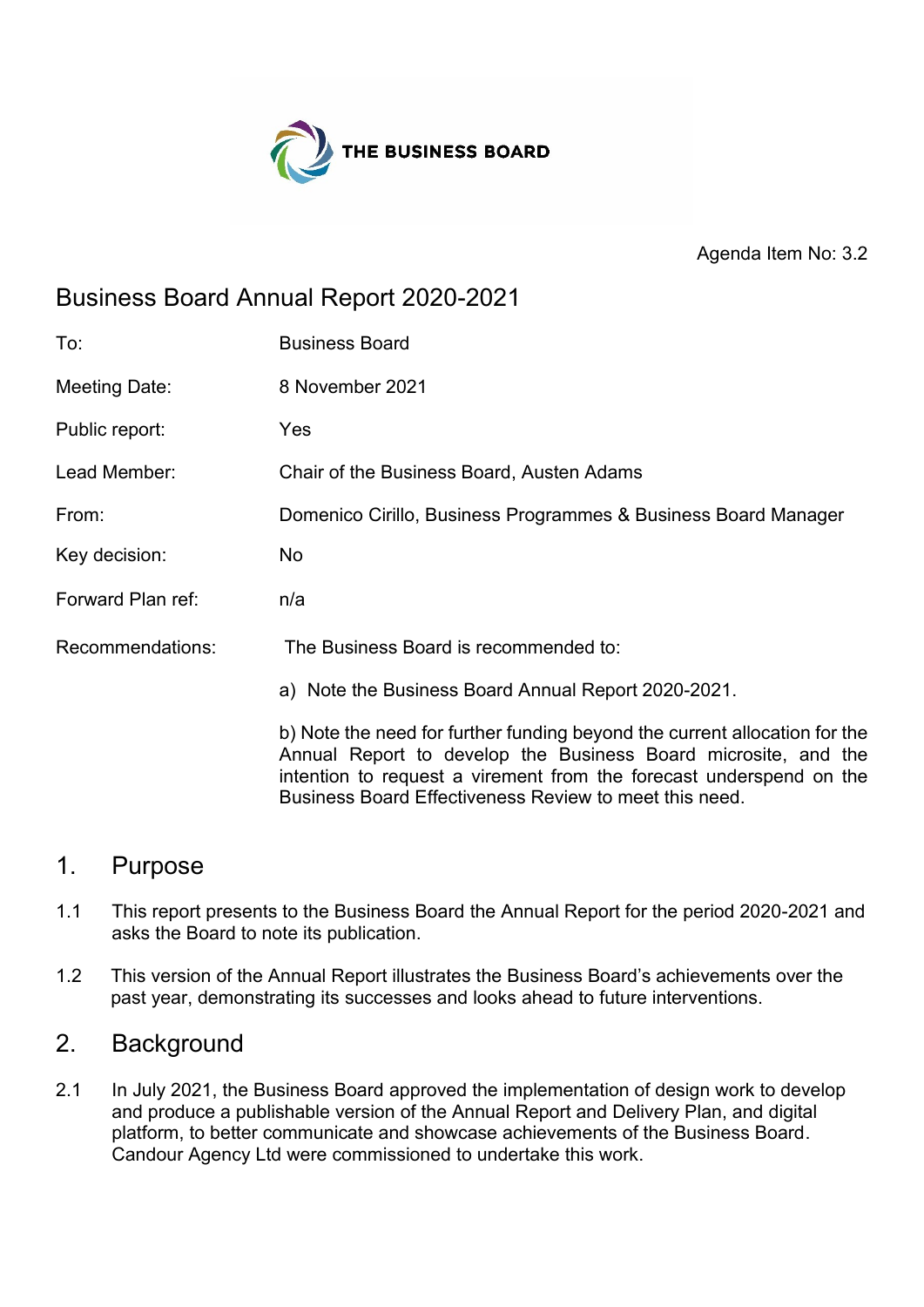- 2.2 The final publishable version of the Annual Report is attached at Appendix 1.
- 2.3 For information, a few of the key achievements are highlighted below:
- 2.3.1 *Overhauling the Local Growth Fund* the previous Local Enterprise Partnership was able to create only one job for every £71,000 spent. Since the inception of the Business Board in 2018, we've been able to bring more of a commercial, impact-focused approach to its investment management, raising that performance considerably when deploying the remaining Local Growth Funding. By March 2021, we had drastically improved value for money and reduced the overall per job created by 89.4% to just £7,500.
- 2.3.2 *Delivering a University for Peterborough* through our creative, 'can do' approach, we were able to get Peterborough's new university project moving again after it had been stalled for over two decades. We put together a £50 million investment package to develop the site and are delighted that ARU Peterborough will formally open its doors in 2022.
- 2.3.3 *Supporting businesses hit by COVID-19* our rapid response to the outbreak of the coronavirus pandemic enabled us to invest in the creation of 287 new jobs while protecting a further 522 existing jobs in our region. Our COVID-19 Capital Grant Scheme allocated £5,497,000 of grant funding to 132 businesses. 104 of the smallest businesses in our region also received grant funding from our COVID-19 Micro Grant Scheme.
- 2.3.4 *Launch of Growth Works* a unique programme set to re-energise and strengthen the support offer for businesses, learners and workers across the region. Growth Works combines Growth Coaching, Inward Investment, Skills Brokerage and Grants & Investment and has had a positive impact in the local business community. By integrating all these services into one, our investment in Growth Works will create 5,278 new jobs, 1,400 new apprenticeships, and generate significant inward investment into Cambridgeshire and Peterborough over the next three years.
- 2.4 To further highlight these achievements, the Annual Report also delves into seven case studies that bring to life the real impacts of the Business Board's investments.
- 2.5 To complement the Annual Report publication, the Business Board and Communication teams are currently working closely with Candour to design a new microsite for the Business Board to further showcase its achievements and work. The microsite will follow the design of the Annual Report and will be a 'live' platform to ensure information presented is kept up to date and accurate. The microsite is expected to go 'live' from January 2022.
- 2.6 The planned Business Board communication activity following the Annual Report launch is set out in the PR plan below:
	- PR to mark the formal launch of Annual Report at Business Board following the Business Board in November and being shared with Combined Authority Board members - November 2021
	- Business Board social media posts and press release to promote Growth Works' capital grant awards – November 2021
	- Social media posts and video content to introduce and promote the Board's sector strategies – December 2021
	- Review and PR to mark achievements for 2021 December 2021